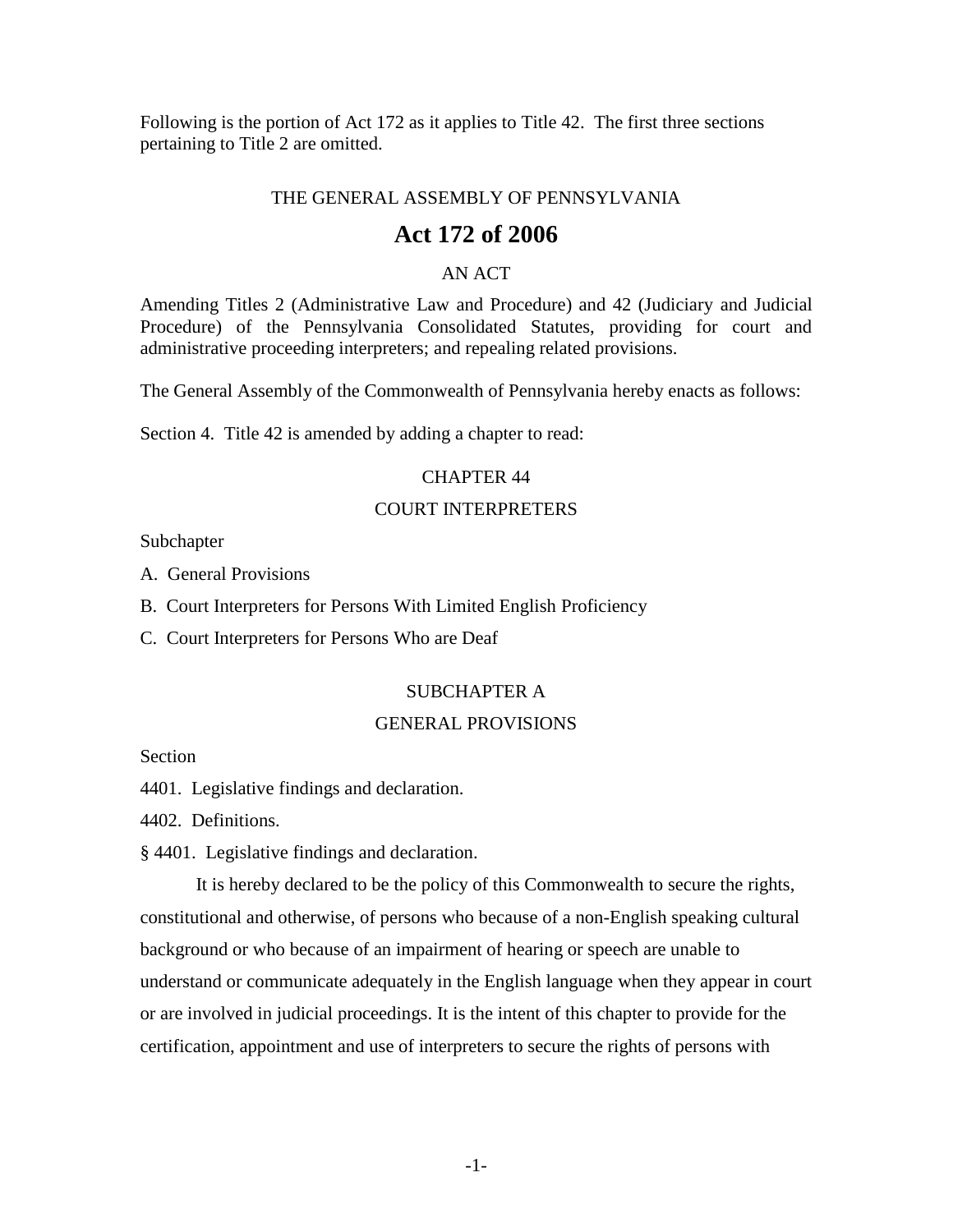limited English proficiency and persons who are deaf or hearing impaired in all judicial proceedings.

§ 4402. Definitions.

The following words and phrases when used in this chapter shall have the meanings given to them in this section unless the context clearly indicates otherwise:

"Administrative proceeding." Any proceeding other than a judicial proceeding, the outcome of which is required to be based on a record or documentation prescribed by law or in which law or regulation is particularized in application to individuals. The term includes an appeal as defined in 2 Pa.C.S. § 101 (relating to definitions).

"Certified interpreter." A person who:

- (1) is readily able to interpret; and
- (2) is certified by the Court Administrator in accordance with either Subchapter B (relating to court interpreters for persons with limited English proficiency) or Subchapter C (relating to court interpreters for persons who are deaf).

"Court Administrator." The Court Administrator of Pennsylvania.

"Deaf." An impairment of hearing or speech which creates an inability to understand or communicate the spoken English language.

"Direct victim." A direct victim as defined in section 103 of the act of November 24, 1998 (P.L.882, No.111), known as the Crime Victims Act.

"Immediate family member." A spouse, parent or child.

"Interpret." Either one of the following:

- (1) For purposes of Subchapter B (relating to court interpreters for persons with limited English proficiency), to convey spoken and written English into the language of the person with limited English proficiency and to convey oral and written statements by the person with limited English proficiency into spoken English.
- (2) For purposes of Subchapter C (relating to court interpreters for persons who are deaf), to convey spoken English in a manner understood by the person who is deaf through, but not limited to, American Sign Language and transliteration or the use of Computer-Aided Real-Time Captioning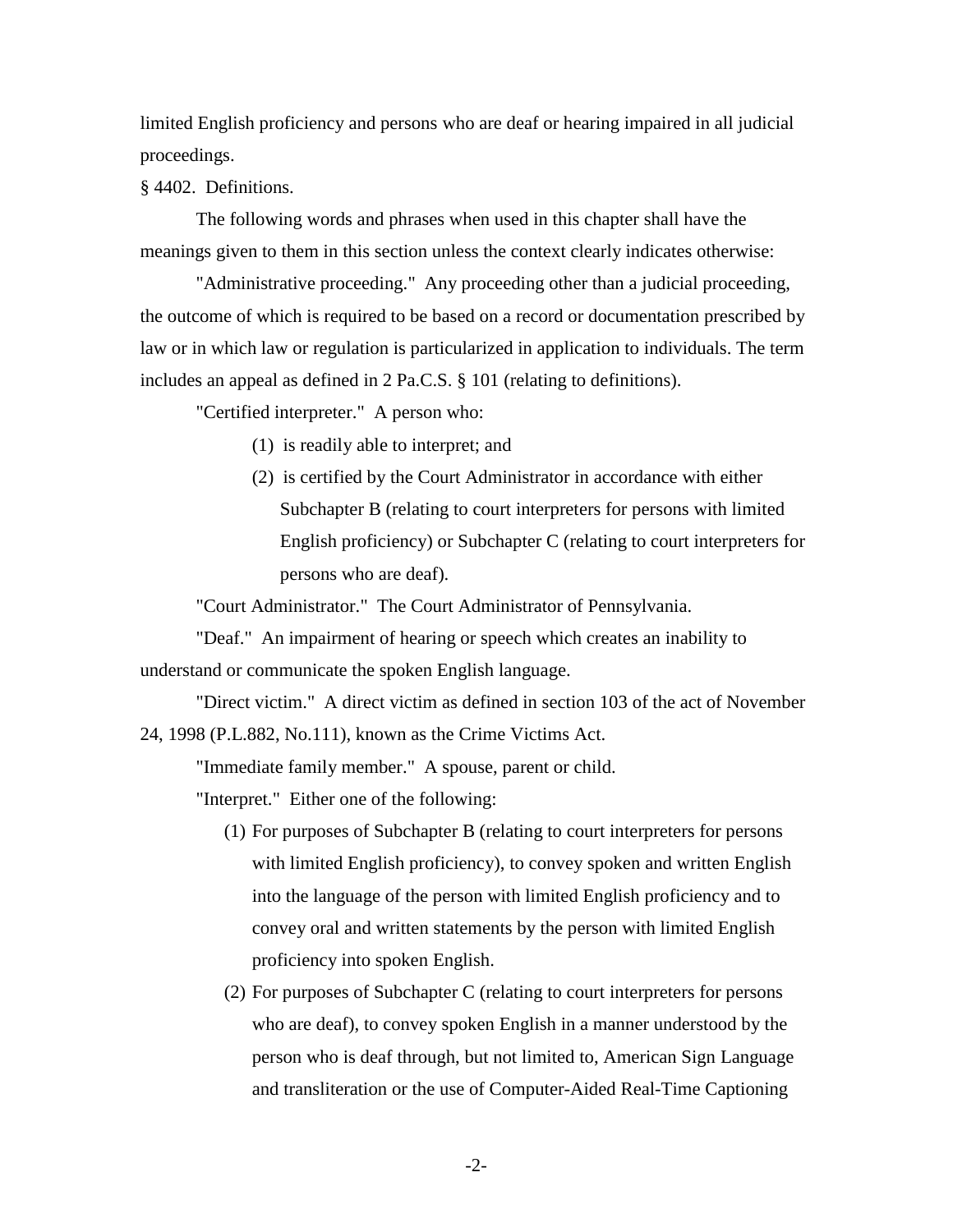(CART) or similar procedure, and to convey the communications made by the person who is deaf into spoken English.

"Interpreter." Includes both a certified interpreter and an otherwise qualified interpreter.

"Judicial proceeding." An action, appeal or proceeding in any court of this Commonwealth.

"Limited ability to speak or understand English." The ability to speak exclusively or primarily a language other than English and the inability to sufficiently speak or understand English.

"Otherwise qualified interpreter." A person who:

- (1) For purposes of Subchapter B (relating to court interpreters for persons with limited English proficiency):
	- (i) is readily able to interpret; and
	- (ii) has read, understands and agrees to abide by the code of professional conduct for court interpreters for persons with limited English proficiency as established by the Court Administrator in accordance with Subchapter B.

(2) For purposes of Subchapter C (relating to court interpreters for persons who are deaf):

- (i) is readily able to interpret;
- (ii) is certified by the National Association of the Deaf, the Registry of Interpreters for the Deaf or similar registry; and
- (iii) has read, understands and agrees to abide by the code of professional conduct for court interpreters for persons who are deaf as established by the Court Administrator in accordance with Subchapter C.

"Person who is deaf." A principal party in interest or a witness who is deaf. "Person with limited English proficiency." A principal party in interest or a witness, who has limited ability to speak or understand English.

"Presiding judicial officer." Includes a judicial officer as defined in section 102 (relating to definitions).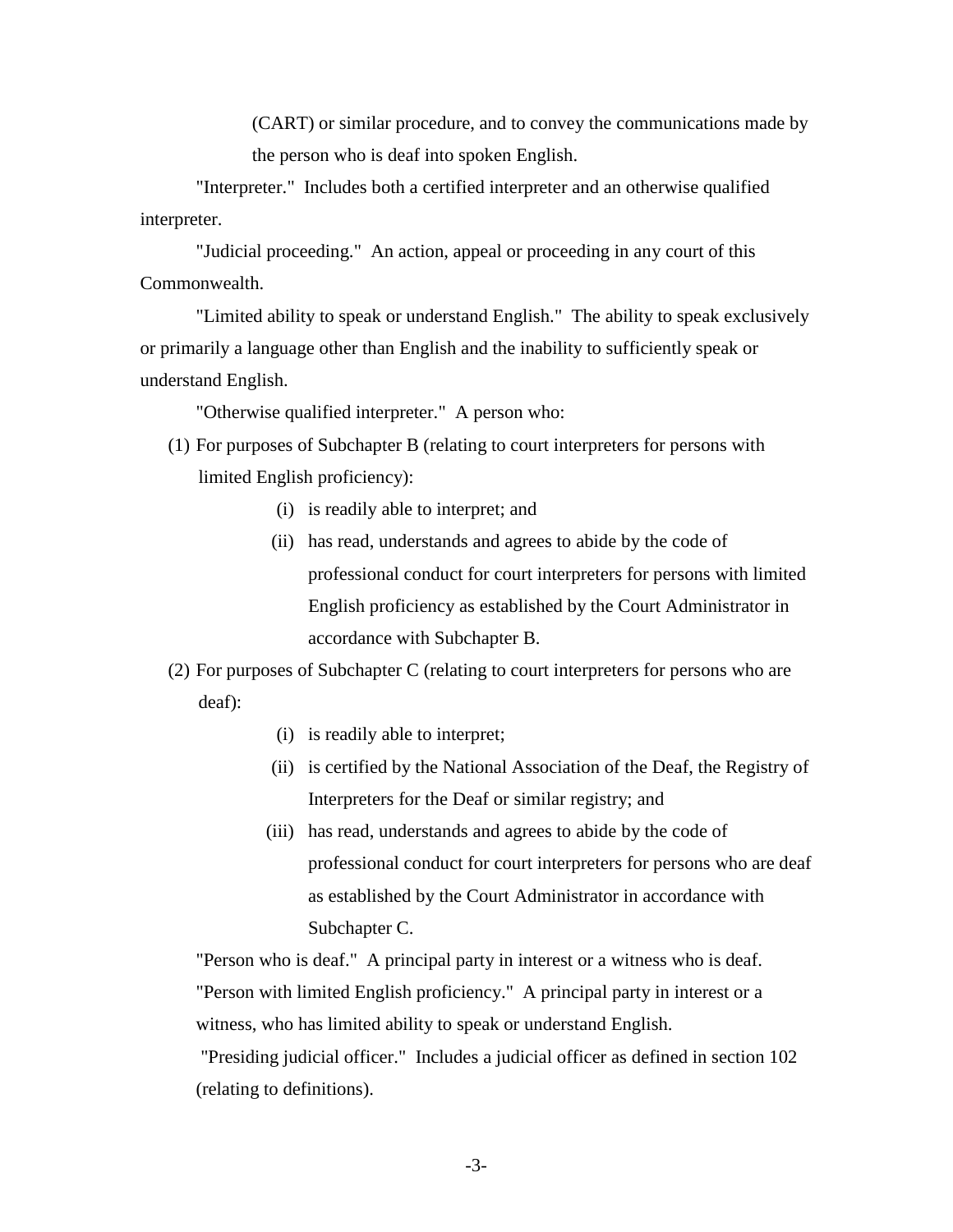"Principal party in interest." A person involved in a judicial proceeding who is a named party, defendant or direct victim in a criminal proceeding or a proceeding pursuant to Chapter 63 (relating to juvenile matters), will be bound by the decision or action or is foreclosed from pursuing that person's rights by the decision or action which may be taken in the judicial proceeding.

"Transliteration." To convey spoken or written English in an English-based sign system and the process of conveying an English-based sign system in spoken or written English.

"Witness." A person who testifies in a judicial proceeding.

### SUBCHAPTER B

# COURT INTERPRETERS FOR PERSONS WITH LIMITED ENGLISH **PROFICIENCY**

**Section** 

- 4411. Duties of Court Administrator.
- 4412. Appointment of interpreter.
- 4413. Replacement of interpreter.
- 4414. Oath.
- 4415. Confidential communications in presence of interpreter.
- 4416. Cost of providing interpreter.

4417. Funding.

- § 4411. Duties of Court Administrator.
	- (a) Interpreter program.--The Court Administrator may establish a program to appoint and use certified interpreters in judicial proceedings. The program established by the Court Administrator to certify interpreters may include:
		- (1) establishing and administering a comprehensive testing and certification program for interpreters;
		- (2) establishing and adopting standards of proficiency, written and oral, in English and the language to be interpreted;
		- (3) conducting periodic examinations to ensure the availability of certified interpreters;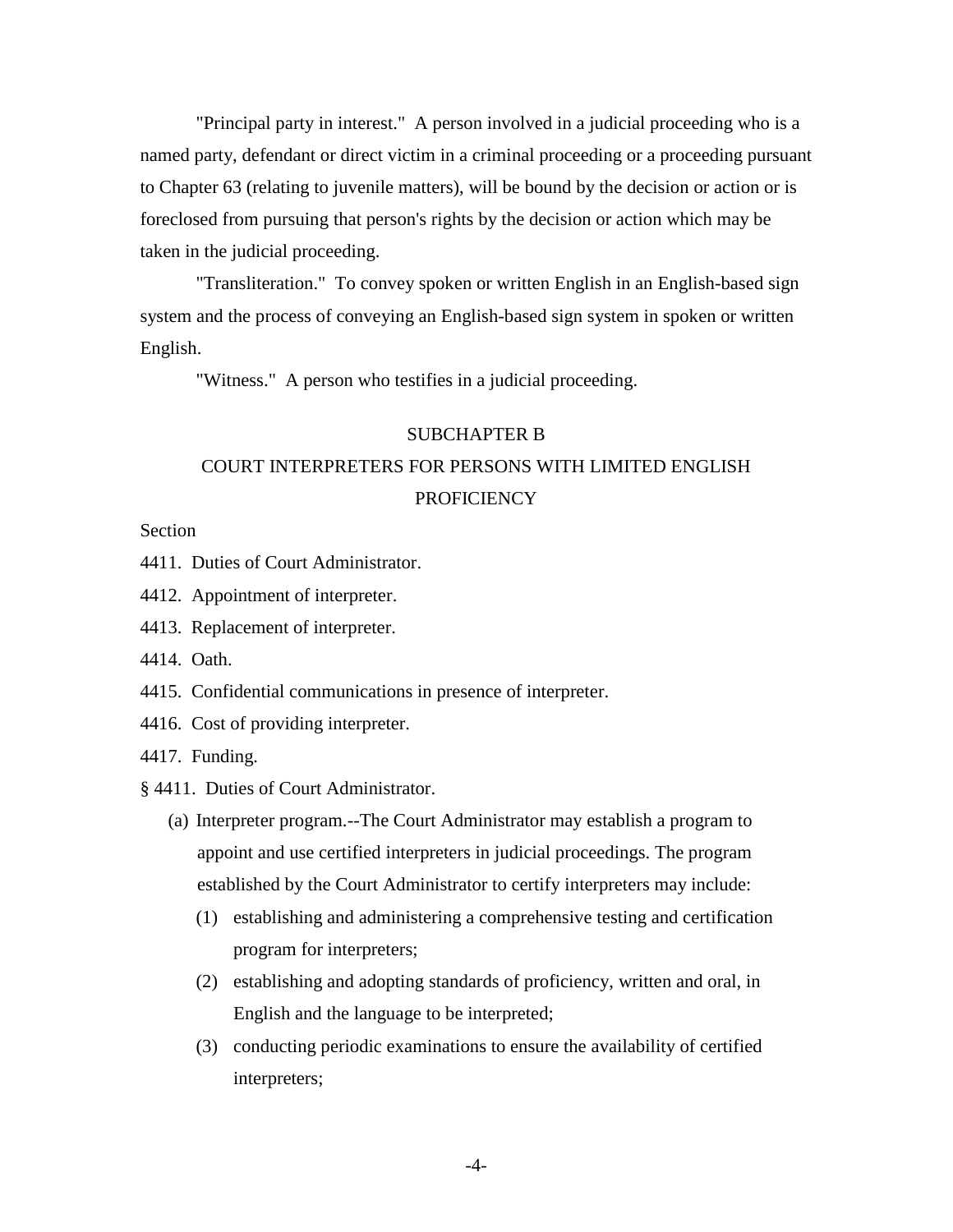- (4) prescribing, determining and certifying the qualifications of persons who may serve as certified interpreters for persons with limited English proficiency;
- (5) charging reasonable fees as deemed necessary for testing and certification;
- (6) reciprocity of certification for interpreters from other jurisdictions provided that in the judgment of the Court Administrator, the criteria for certification in the foreign jurisdiction is at least as stringent as that established by the Court Administrator;
- (7) providing for the audio recording of testimony that is the subject of interpretation; and
- (8) providing a continuing education requirement for interpreters.
- (b) List of certified interpreters.--The Court Administrator shall compile, maintain and disseminate a current list of interpreters certified by the Court Administrator for the courts through any means deemed appropriate by the Court Administrator, including, but not limited to, a written directory, which shall be maintained on file with the office of the clerk of courts in each judicial district, and through publication on the official World Wide Web site of the Administrative Office.
- (c) Guidelines for court selection of otherwise qualified interpreters.--The Court Administrator shall provide guidelines to the courts for the selection and use of otherwise qualified interpreters in order to ensure that the highest standards of accuracy are maintained in all judicial proceedings subject to the provisions of this subchapter.
- (d) Fee schedule.--The Court Administrator shall prescribe, subject to periodic review, a schedule of reasonable fees for services rendered by certified interpreters and otherwise qualified interpreters used in judicial proceedings.
- (e) Standards of professional conduct.--
	- (1) The Court Administrator shall establish and adopt standards for a code of professional conduct for court interpreters for persons with limited English proficiency.
	- (2) The Court Administrator shall establish, administer or recommend a process to review and respond to allegations of violations of the code of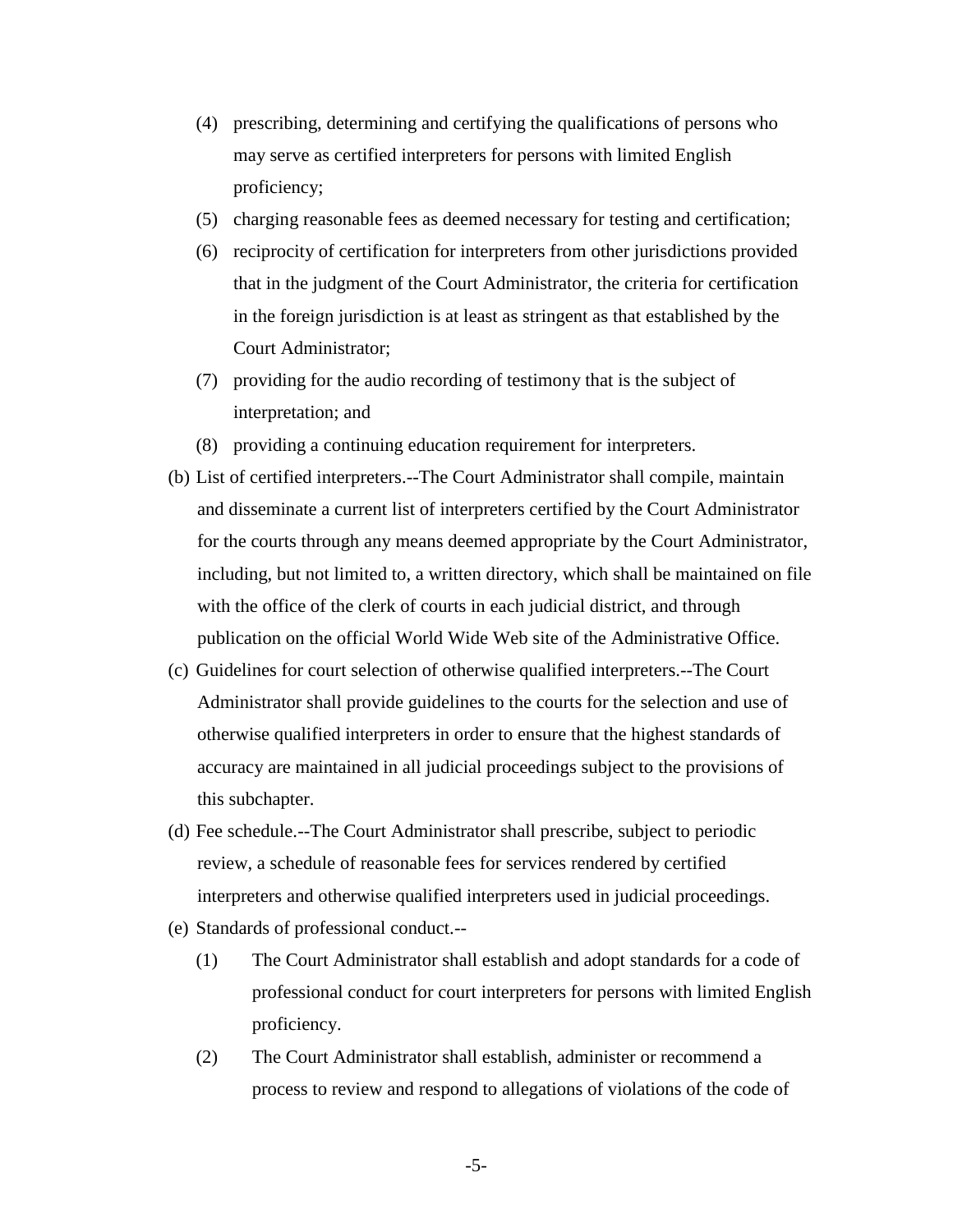professional conduct for court interpreters for persons with limited English proficiency, including, but not limited to, decertification and other disciplinary measures.

- § 4412. Appointment of interpreter.
	- (a) Appointment of certified interpreter.--Upon request or sua sponte, if the presiding judicial officer determines that a principal party in interest or witness has a limited ability to speak or understand English, then a certified interpreter shall be appointed, unless the certified interpreter is unavailable as provided in subsection (b).
	- (b) Appointment of otherwise qualified interpreter.--
		- (1) An otherwise qualified interpreter shall be appointed by the presiding judicial officer if a good faith effort was made to obtain a certified interpreter and a certified interpreter was not reasonably available, as determined by the presiding judicial officer.
		- (2) Prior to the appointment of the otherwise qualified interpreter, the presiding judicial officer, pursuant to general rule, shall state on the record that a certified interpreter is not available and that the otherwise qualified interpreter:
			- (i) is readily able to interpret; and
			- (ii) has read, understands and agrees to abide by the code of professional conduct for court interpreters for persons with limited English proficiency, as established by the Court Administrator.
	- (c) Additional interpreter.--After consideration of the length of the judicial proceeding and the number of persons with limited English proficiency involved, the presiding judicial officer may appoint, as provided in subsections (a) and (b), an additional interpreter or provide for additional interpretation in a manner deemed appropriate by the presiding judicial officer.
	- (d) Immediate family.--The presiding judicial officer may appoint, as provided in subsections (a) and (b), an interpreter or provide for additional interpretation, as provided in subsection (c), for an immediate family member of a principal party in interest.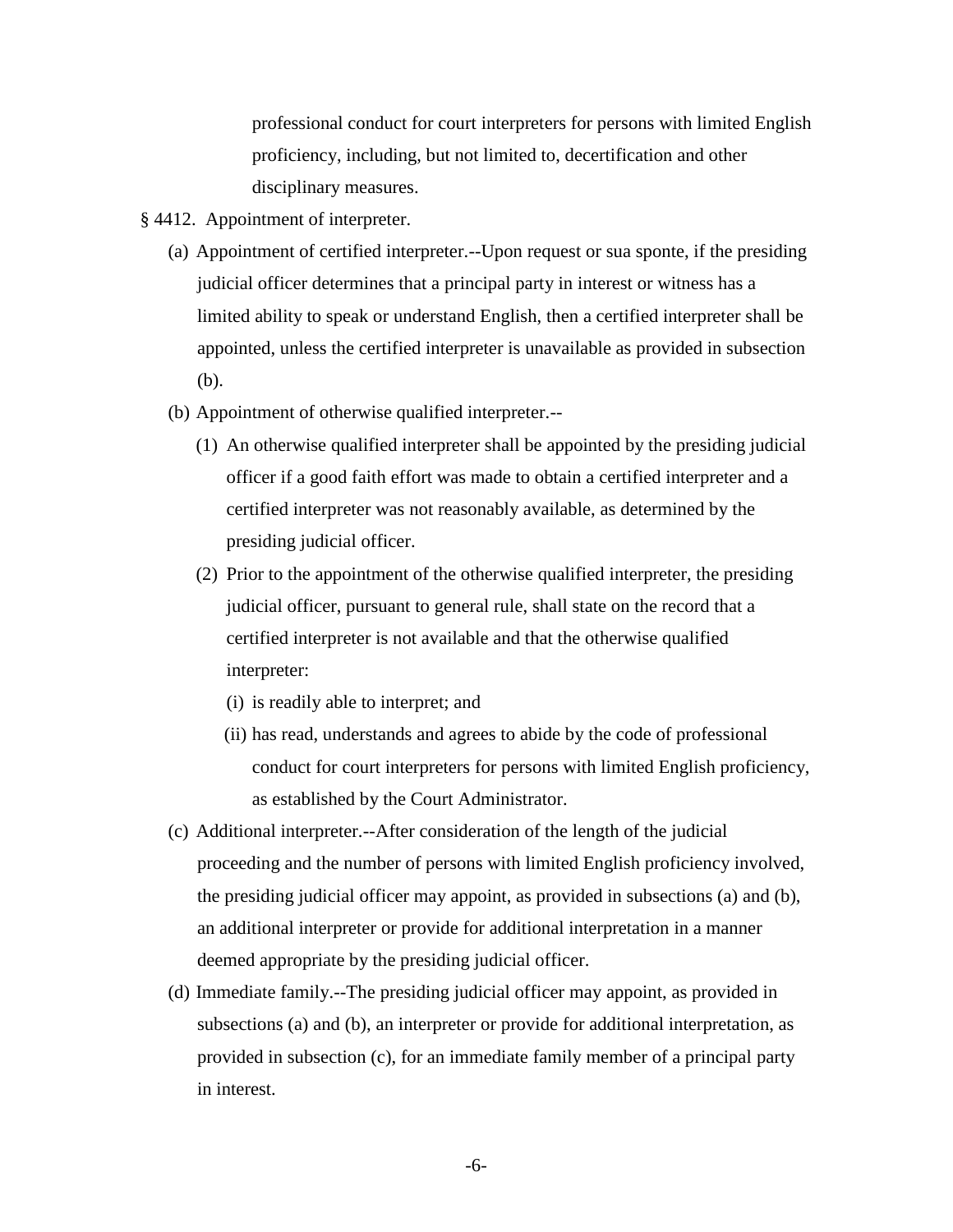### § 4413. Replacement of interpreter.

Pursuant to general rule, the presiding judicial officer shall dismiss the interpreter and obtain the services of another interpreter in accordance with this subchapter, if the interpreter:

- (1) Fails to follow the standards prescribed by law or by the code of professional conduct for court interpreters for persons with limited English proficiency.
- (2) Is unable to effectively communicate with the presiding judicial officer or the person with limited English proficiency, including where the interpreter selfreports such inability.

# § 4414. Oath.

Before commencement of interpreter duties, an interpreter appointed under this subchapter shall take an oath or make an affirmation on the record that the interpreter will make a true interpretation to the person with limited English proficiency in the language which the person with limited English proficiency understands and that the interpreter will repeat the statements of the person with limited English proficiency to the court in English to the best of the interpreter's skill and judgment and in accordance with the code of professional conduct for court interpreters for persons with limited English proficiency.

§ 4415. Confidential communications in presence of interpreter.

An interpreter appointed under this subchapter shall not be compelled to testify in any judicial proceeding or administrative proceeding to any statements made by the person with limited English proficiency and interpreted by the interpreter when the person with limited English proficiency is engaged in a confidential communication as provided by any statute or general rule, including, but not limited to:

- (1) Section 5916 (relating to confidential communications to attorney).
- (2) Section 5928 (relating to confidential communications to attorney).
- (3) Section 5942 (relating to confidential communications to news reporters).
- (4) Section 5943 (relating to confidential communications to clergymen).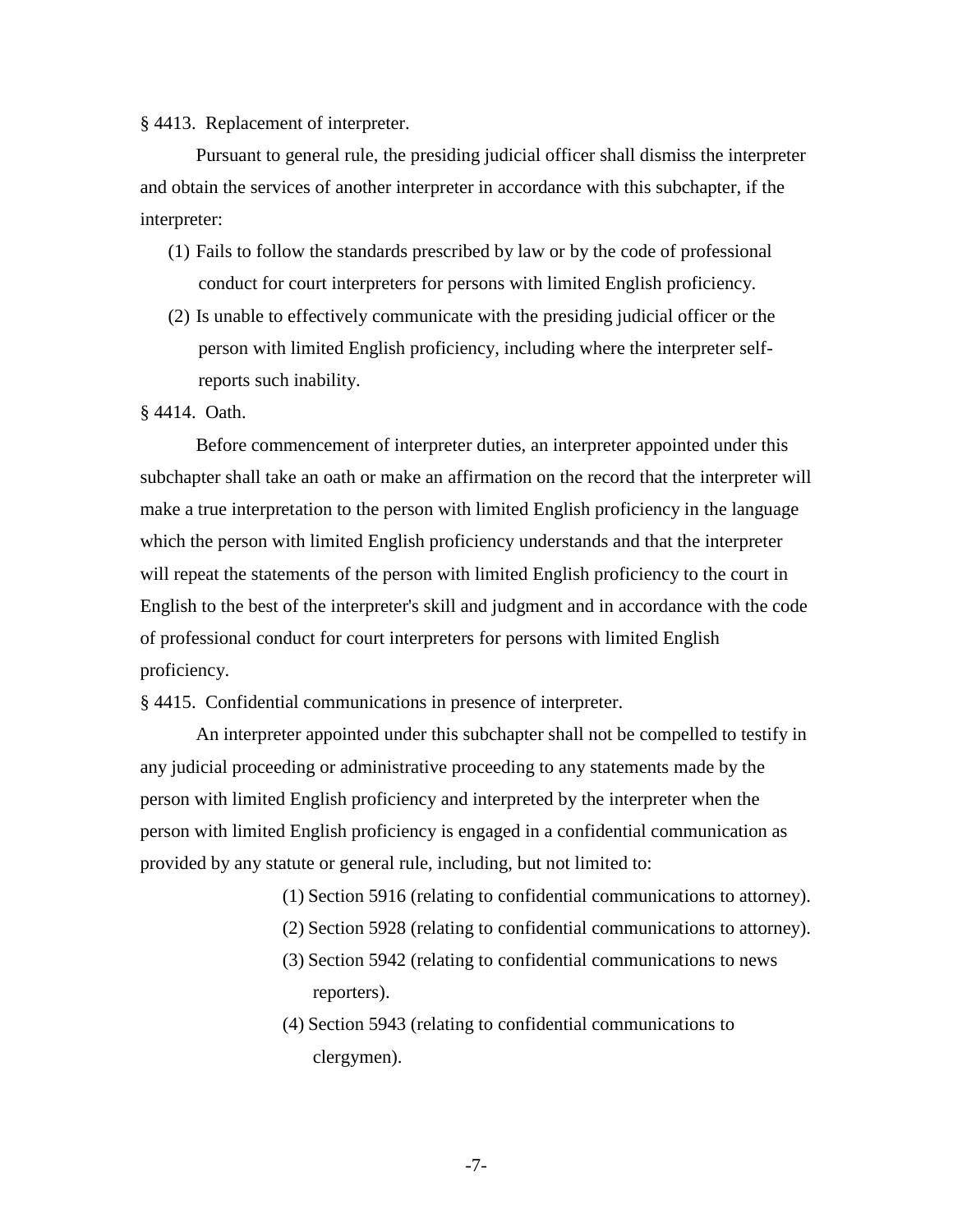- (5) Section 5944 (relating to confidential communications to psychiatrists or licensed psychologists).
- (6) Section 5945 (relating to confidential communications to school personnel).
- (7) Section 5945.1 (relating to confidential communications with sexual assault counselors).
- (8) Section 5945.2 (relating to confidential communications to crime stopper or similar anticrime program).
- § 4416. Cost of providing interpreter.
	- (a) General rule.--An interpreter appointed in accordance with this subchapter is entitled to a reasonable fee for interpreter services and shall be reimbursed for actual and reasonable expenses as provided in this section.
	- (b) Principal party in interest.--If the person with limited English proficiency is a defendant, party or a direct victim in a judicial proceeding for a criminal matter or juvenile proceeding pursuant to Chapter 63 (relating to juvenile matters), then the payment of the cost of providing the interpreter shall be the responsibility of the county of the court that has jurisdiction over the judicial proceeding for the criminal matter.
	- (c) Witness.--If the person with limited English proficiency is compelled to appear as a witness in a judicial proceeding for a criminal matter, then the payment of the cost of providing the interpreter shall be the responsibility of the county of the court that has jurisdiction over the judicial proceeding for the criminal matter.
	- (d) Payment determination.--Except as provided in subsections (b) and (c), disposition of all or part of the cost of providing interpreter services shall be in the discretion of the presiding judicial officer unless the principal party in interest is indigent. If the principal party in interest is indigent, then the cost of providing interpreter services shall be the responsibility of the county of the court that has jurisdiction over the judicial proceeding. The presiding judicial officer may order reimbursement to the county for its responsibilities under this section.
- § 4417. Funding.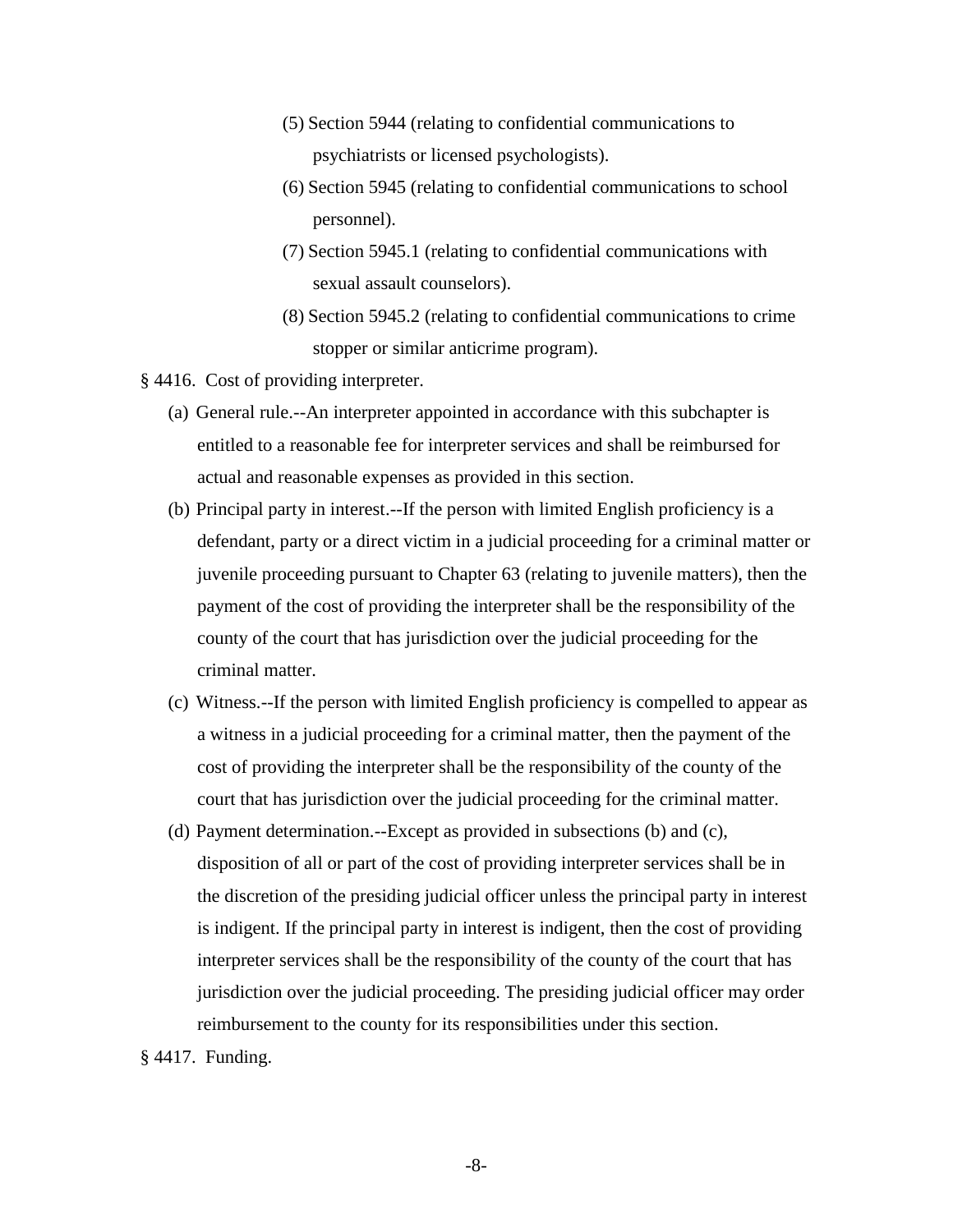Except as provided in section 4416 (relating to cost of providing interpreter), the General Assembly shall appropriate to the Court Administrator such sums as may be necessary to establish a program to facilitate the use of interpreters and otherwise fulfill the provisions of this subchapter. Implementation of this section is contingent upon the availability of appropriated funds to carry out the purposes of this section.

### SUBCHAPTER C

### COURT INTERPRETERS FOR PERSONS WHO ARE DEAF

# **Section**

- 4431. Duties of Court Administrator.
- 4432. Appointment of interpreter.
- 4433. Replacement of interpreter.
- 4434. Interrogation.
- 4435. Oath.
- 4436. Confidential communications in presence of interpreter.
- 4437. Cost of providing interpreter.
- 4438. Funding.
- § 4431. Duties of Court Administrator.
	- (a) Interpreter program.--The Court Administrator may establish a program to appoint and use certified interpreters in judicial proceedings. To certify interpreters, the Court Administrator shall either:
		- (1) establish a program, which shall include:
			- (i) establishing and administering a comprehensive testing and certification program for interpreters;
			- (ii) establishing and adopting standards of proficiency, including, but not limited to, certification by the Registry of Interpreters for the Deaf or similar registry;
			- (iii) conducting periodic examinations to ensure the availability of certified interpreters;
			- (iv) prescribing, determining and certifying the qualifications of persons who may serve as certified interpreters; and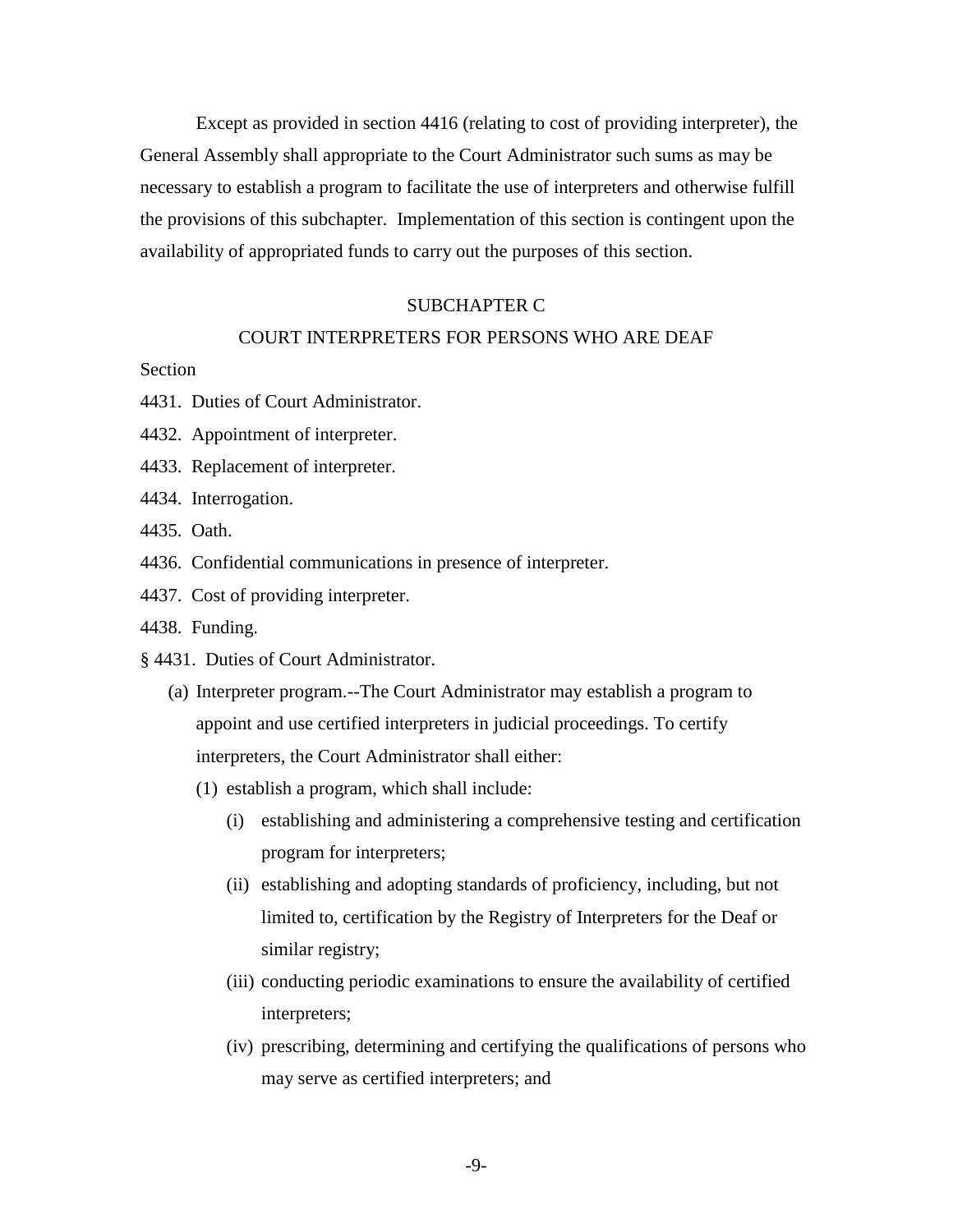- (v) charging reasonable fees as deemed necessary for testing and certification; or
- (2) establish and support a certification program by any means as deemed appropriate by the Court Administrator.
- (b) List of certified interpreters.--The Court Administrator shall compile, maintain and disseminate a current list of interpreters certified by the Court Administrator for the courts through any means deemed appropriate by the Court Administrator, including, but not limited to, a written directory, which shall be maintained on file with the office of the clerk of courts in each judicial district, and through publication on the official World Wide Web site of the Administrative Office.
- (c) Guidelines for court selection of otherwise qualified interpreters.--The Court Administrator shall provide guidelines to the courts for the selection and use of otherwise qualified interpreters in order to ensure that the highest standards of accuracy are maintained in all judicial proceedings subject to the provisions of this subchapter.
- (d) Fee schedule.--The Court Administrator shall prescribe, subject to periodic review, a schedule of reasonable fees for services rendered by certified interpreters and otherwise qualified interpreters used in judicial proceedings.
- (e) Standards of professional conduct.--
	- (1) The Court Administrator shall establish and adopt standards for a code of professional conduct for court interpreters for persons who are deaf.
	- (2) The Court Administrator shall establish, administer or recommend a process to review and respond to allegations of violations of the code of professional conduct for court interpreters of persons who are deaf, including, but not limited to, decertification and other disciplinary measures.
- § 4432. Appointment of interpreter.
	- (a) Appointment of certified interpreter.--Upon request or sua sponte, if the presiding judicial officer determines that a principal party in interest or witness is deaf, then a certified interpreter shall be appointed, unless the certified interpreter is unavailable as provided in subsection (b).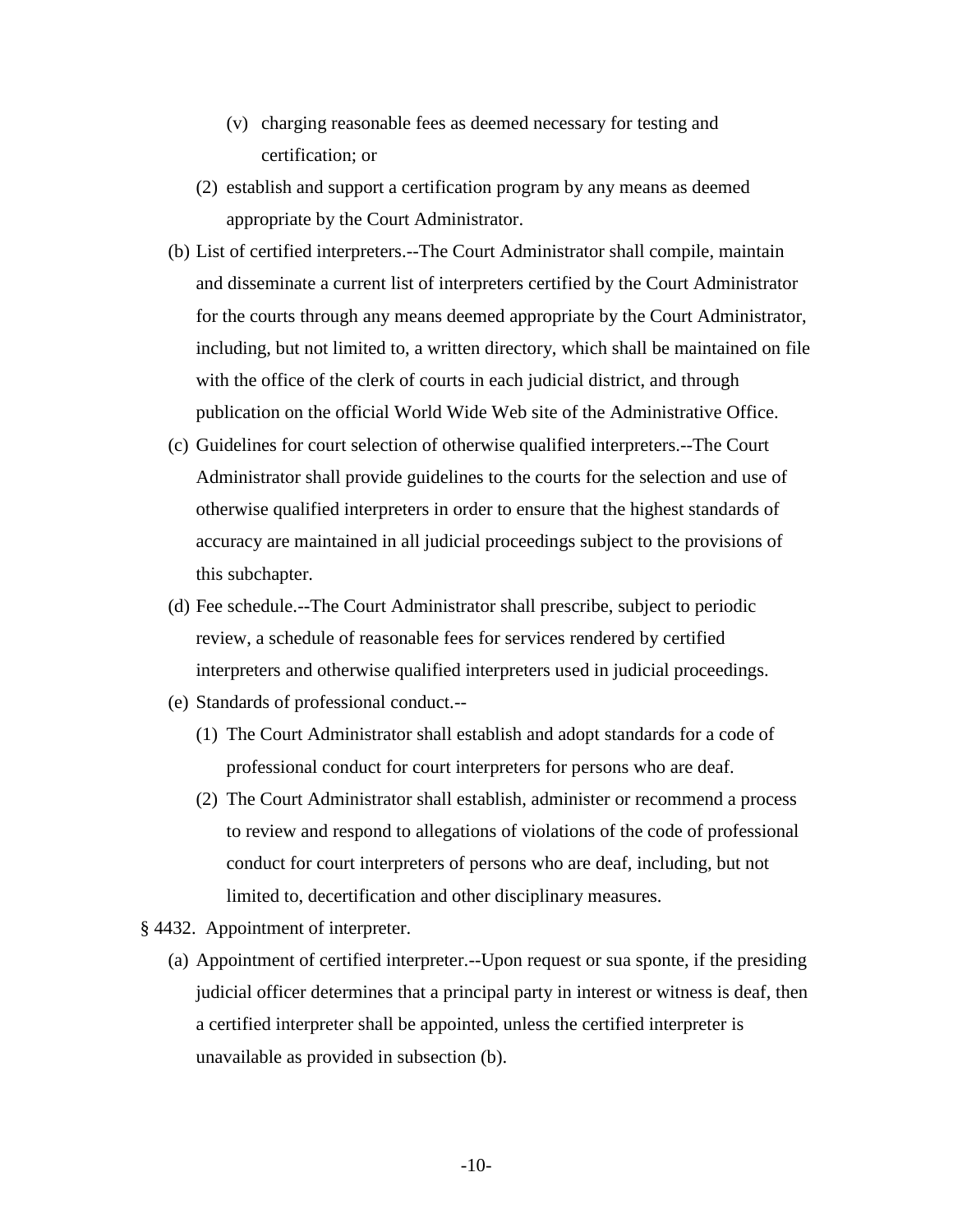- (b) Appointment of otherwise qualified interpreter when certified interpreter is unavailable.--
	- (1) An otherwise qualified interpreter shall be appointed by the presiding judicial officer if a good faith effort was made to obtain a certified interpreter and a certified interpreter was not reasonably available, as determined by the presiding judicial officer.
	- (2) Prior to the appointment of the otherwise qualified interpreter, the presiding judicial officer, pursuant to general rule, shall state on the record that a certified interpreter is not available and that the otherwise qualified interpreter:
		- (i) is readily able to interpret;
		- (ii) is certified by the National Association of the Deaf, the Registry of Interpreters for the Deaf or similar registry to the best of the knowledge of the presiding judicial officer; and
		- (iii) has read, understands and agrees to abide by the code of professional conduct for court interpreters for persons who are deaf, as established by the Court Administrator.
- (c) Additional interpreter.--After consideration of the length of the judicial proceeding, the special needs of the person who is deaf, and the number of persons involved who are deaf, the presiding judicial officer may appoint, as provided in subsections (a) and (b), an additional interpreter or provide for additional interpretation in a manner deemed appropriate by the presiding judicial officer.
- (d) Immediate family.--The presiding judicial officer may appoint, as provided in subsections (a) and (b), an interpreter or provide for additional interpretation, as provided in subsection (c), for an immediate family member of a principal party in interest.

# § 4433. Replacement of interpreter.

Pursuant to general rule, the presiding judicial officer shall dismiss the interpreter and obtain the services of another interpreter in accordance with this subchapter, if the interpreter: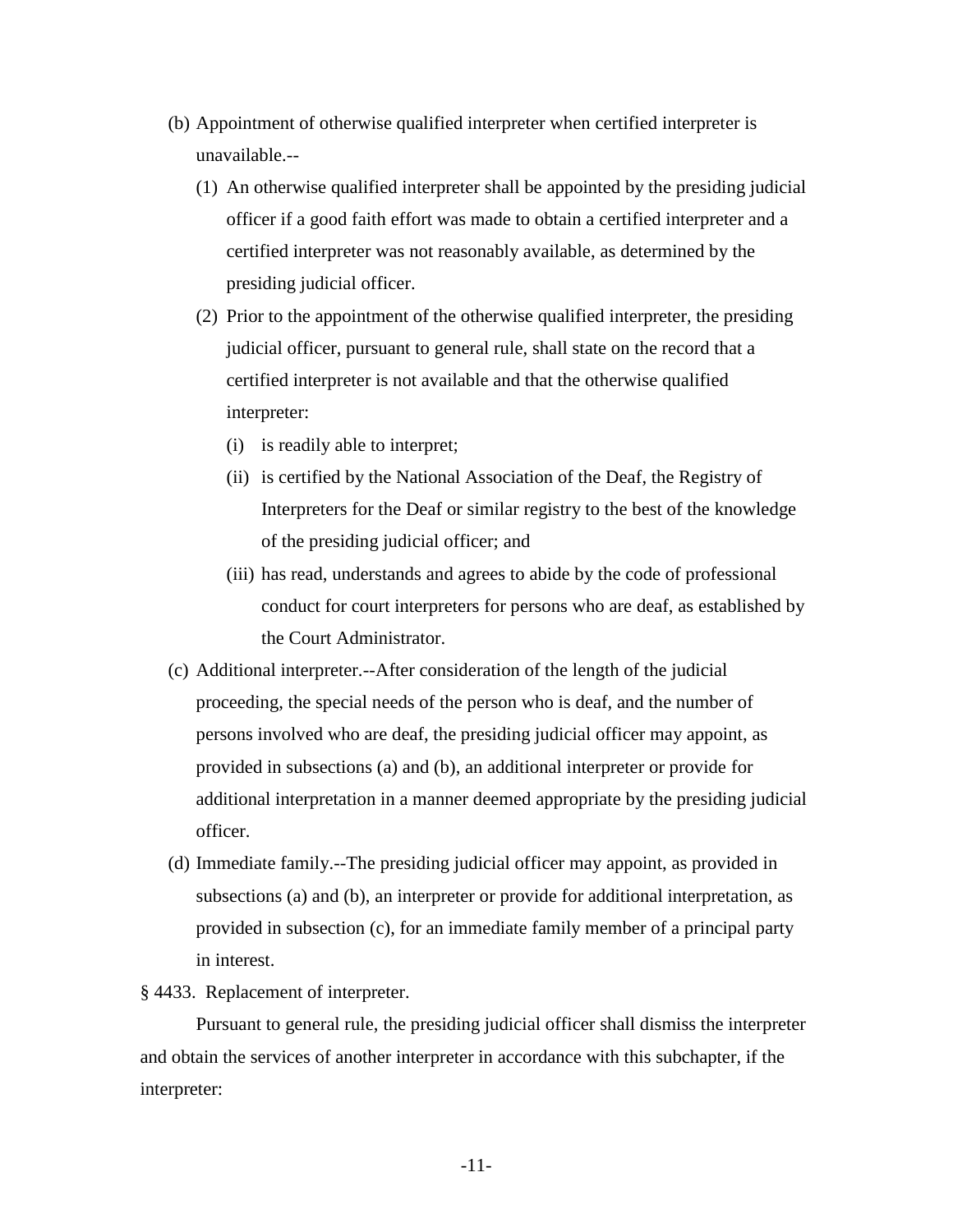- (1) Fails to follow the standards prescribed by law or by the code of professional conduct for court interpreters for persons who are deaf.
- (2) Is unable to effectively communicate with the presiding judicial officer or the person who is deaf, including where the interpreter self-reports such inability.

§ 4434. Interrogation.

Upon the arrest of any person who is deaf and prior to interrogation the arresting officer shall make available to the person who is deaf an interpreter who shall be present with the person who is deaf throughout the interrogation.

§ 4435. Oath.

Before commencement of interpreter duties, an interpreter appointed under this subchapter shall take an oath or make an affirmation on the record that the interpreter will make a true interpretation to the person who is deaf in a manner that the person who is deaf understands and that the interpreter will repeat the statements of the person who is deaf to the court in English to the best of the interpreter's skill and judgment and in accordance with the code of professional conduct for court interpreters for persons who are deaf.

§ 4436. Confidential communications in presence of interpreter.

An interpreter appointed under this subchapter shall not be compelled to testify in any judicial proceeding or administrative proceeding, to any statements made by the person who is deaf and interpreted by the interpreter when the person who is deaf is engaged in a confidential communication as provided by any statute or general rule, including, but not limited to:

- (1) Section 5916 (relating to confidential communications to attorney).
- (2) Section 5928 (relating to confidential communications to attorney).
- (3) Section 5942 (relating to confidential communications to news reporters).
- (4) Section 5943 (relating to confidential communications to clergymen).
- (5) Section 5944 (relating to confidential communications to psychiatrists or licensed psychologists).